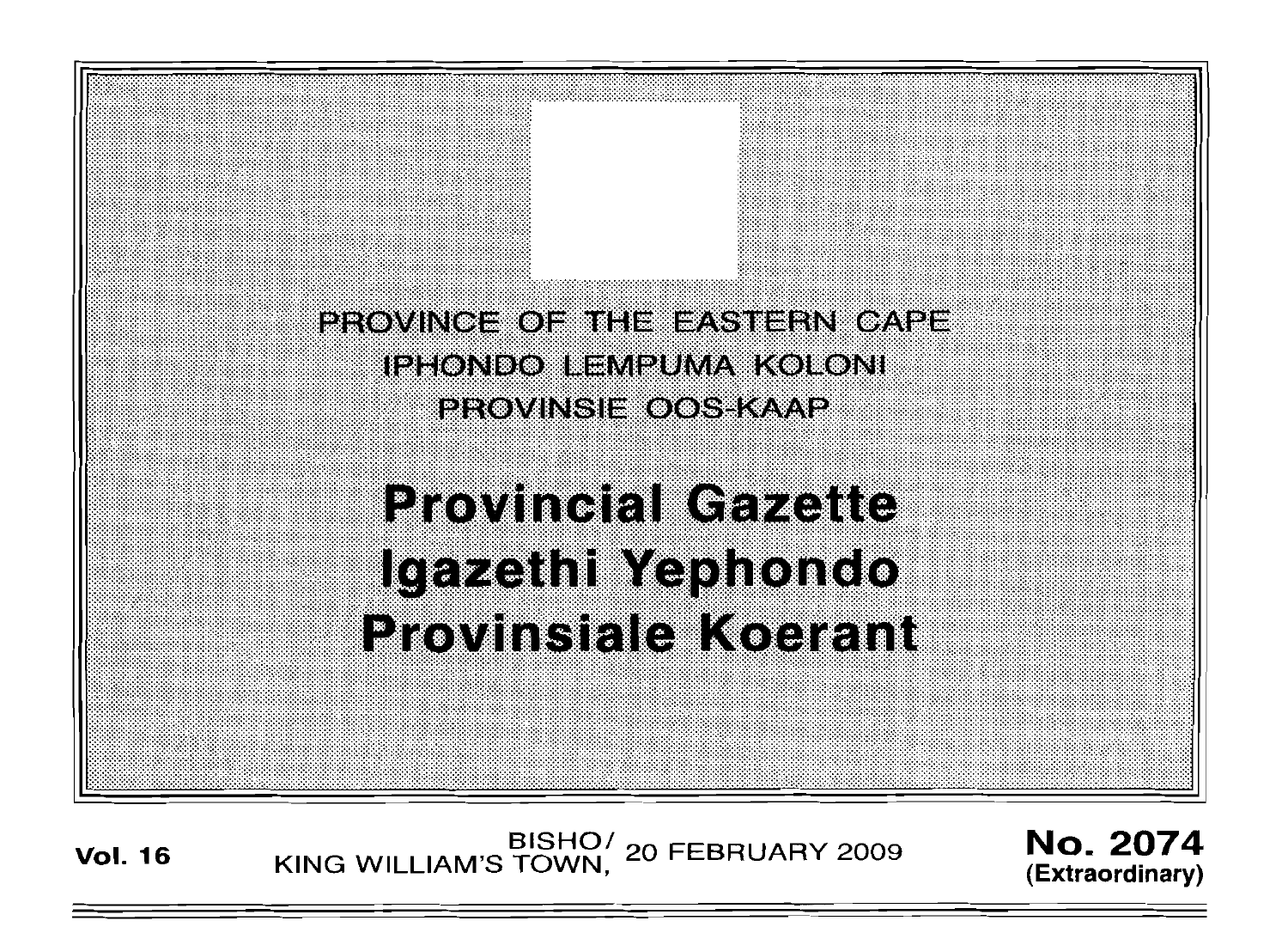## **CONTENTS· INHOUD**

| No. |                       | Page<br>No. | Gazette<br>No. |
|-----|-----------------------|-------------|----------------|
|     | <b>GENERAL NOTICE</b> |             |                |
| 68. |                       |             | 2074           |
|     |                       | 4           | 2074           |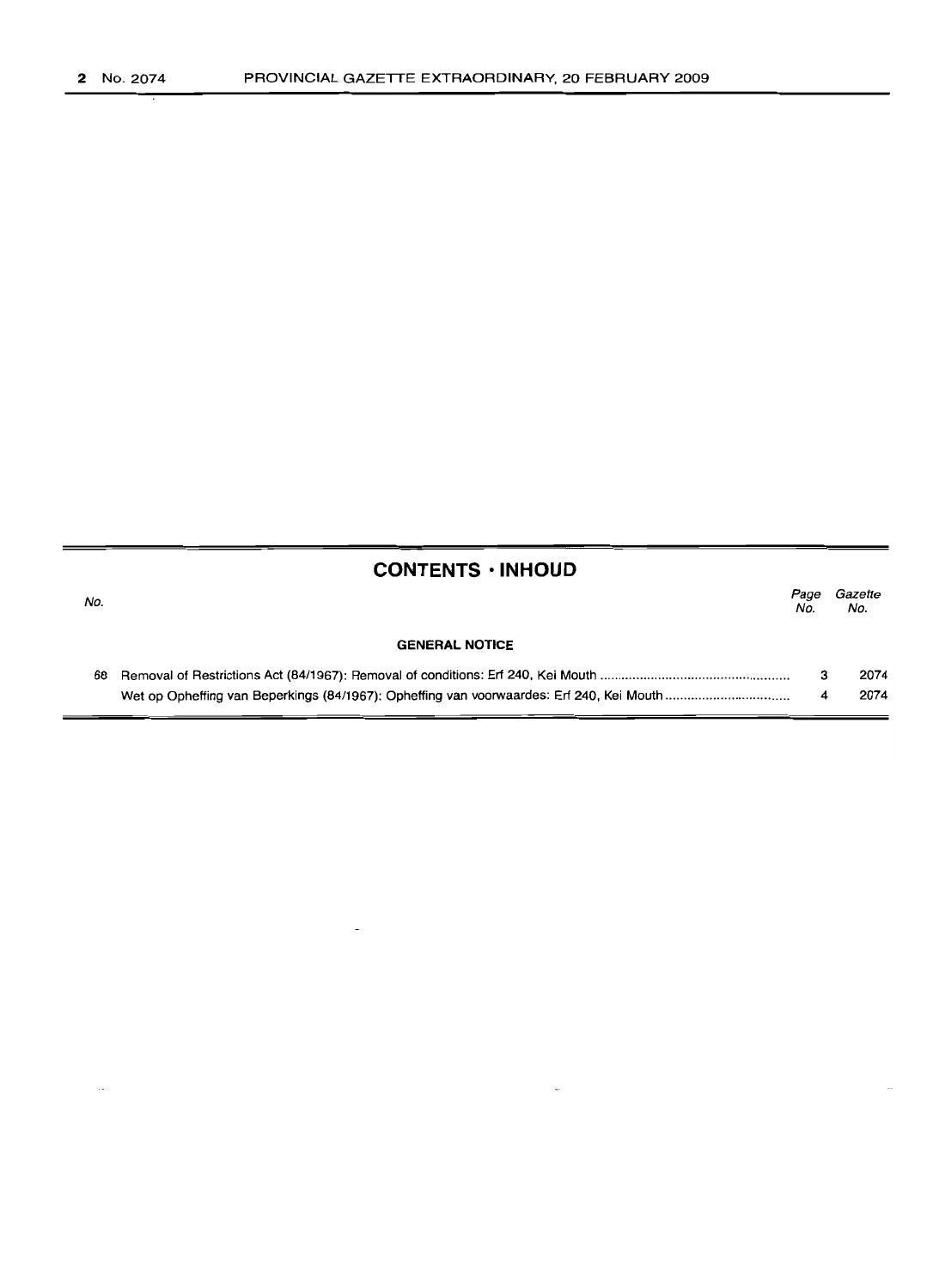# GENERAL NOTICE

### NOTICE 68 OF 2009



### REMOVAL OF RESTRICTIONS ACT, 1967 (ACT 84 OF 1967) ERF 240, KEI MOUTH: TREVLEEN FAMILY TRUST [REF: KM-E240)

Notice is given in terms of Section 3(6) of the above Act that the under mentioned application has been received and is open for inspection at Room 4178, Department of Housing, Local Government and Traditional Affais, Tyamzashe Building, Bisho and at the offices of the. Municipal Manager, Komga.

Any objections with full reasons thereof and quoting the above Act and the objector's erf number, should be lodged in writing with the Municipal Manager, P.O Box 21, Komga. 4950 within 21 days from date hereof.

Applicant: Ivan Hansen, Land Surveyors

Nature of applicant: Removal of the conditions applicable to Erf 240, Kei Mouth, to enable the building lines applicable thereto to be relaxed.

lAHLA MUNICipAL MANAGER

Municipal Offices P.o. Box 21 KOMGA 4950

Tel: 043 - 831 1028 Fax: 043 -\_831 1306